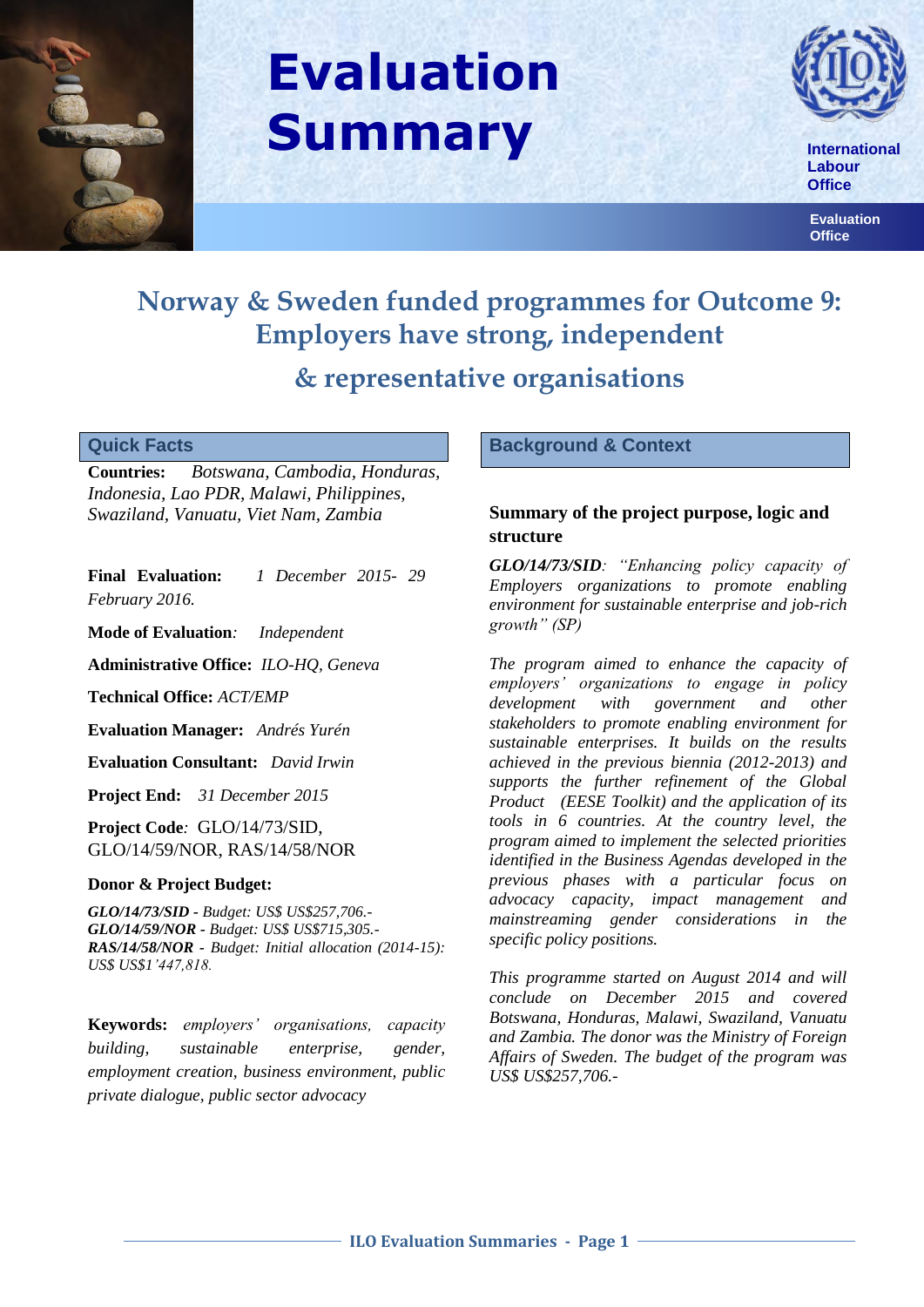*GLO/14/59/NOR: "Global Component of Strengthening Employers' Organizations for Effective and Impactful Engagement in Inclusive Social and Labour Policy and Service Development" (NP – Global).* 

*This programme aimed to strengthen the institutional capacity of employers' organizations in policy development and dialogue at national, regional and interregional levels and to assist employers' organisations in the development of new and improved services to increase membership recruitment and retention. Mainstreaming gender in EO policy work and promoting women in business and management and women entrepreneurs are also key elements of the programme strategy.* 

*Elements of the Global Products which were included under this program focused on gender mainstreaming and promoting women in business and management and greening economies, enterprises and jobs.* 

*This programme started on January 2014 and will conclude on December 2015 and covered Armenia, Bangladesh, Cambodia, Fiji, Georgia, India, Indonesia, Lao PDR, Malawi, Moldova, Montenegro, Nepal, Philippines, Viet Nam and Zambia.<sup>1</sup> The donor was the Ministry of Foreign Affairs of Norway with a budget: US\$ US\$715,305.-*

*RAS/14/58/NOR "Strengthening Employers' Organizations for effective and impactful engagement in inclusive social and labour policy and service development." (NP – RAS)*

*This program derives from GLO/14/59/NOR (described above) but only focused only on ASEAN region countries. The program aimed to address critical labour and social challenges in the ASEAN region from a policy angle by engaging five employers' organizations (EOs) as main actors to influence the environment in which their enterprise members operate nationally and regionally. This effort is combined with implementation and development of related tools and services to better engage EO members for effective and impactful change.* 

1

*The project aimed to contribute to addressing the prevalence of a large informal economy in this region by looking into critical issues such as skills, labour policies and non-discrimination at work at national level as well as regional level. EOs will in particular need to be in a stronger position to advise their members on the challenges and opportunities of the ASEAN Economic Community (AEC) 2015 and fast-pacing changes in the nature of jobs and modalities of work brought by technology advancement and transformations in the ASEAN region. Participating EOs undertook a rigorous process which enabled them to develop evidence-based policy strategies and positions on key issues and engage more effectively with their members and stakeholders.* 

*This programme started in October 2014 and will end in December 2015 and covered Cambodia, Indonesia, Lao PDR, Philippines and Viet Nam. The donor was the Ministry of Foreign Affairs of Norway with an initial allocation (2014-15) of US\$ US\$1'447,818.-*

# **Present Situation of the Project**

*The aim of outcome 9, employers have strong, independent and representative organisations is "to enable employer and business organisations to deliver value through targeted activities and services that their member enterprises cannot provide on their own" on the basis that "when effective, [EOs] influence the development of an enabling environment of policies, institutions, relationships and behaviours that foster private sector development, thereby producing the jobs and incomes needed to raise living standards". As one of its three constituents, employers' organisations have a special relationship with the ILO. The Bureau for Employers' Activities (ACT/EMP) is responsible for nurturing that relationship.*

*In the 2014–15 biennium, the focus has been on strengthening the capacity of business and employer organisations to operate as representative and responsive organisations and to engage in policy development with governments and other stakeholders to ensure an environment conducive to business development. Policy development work has focused on supporting EOs to adopt evidence-based approaches to policy-making. Interventions should help business organisations focus their efforts on policies that address specific constraints to enterprise development and job creation. The ILO* 

<sup>1</sup> *The evaluation only reviewed the work carried out in Cambodia, Indonesia, Lao PDR, Malawi, Philippines, Viet Nam and Zambia (which were also included in the two other programs under review.)*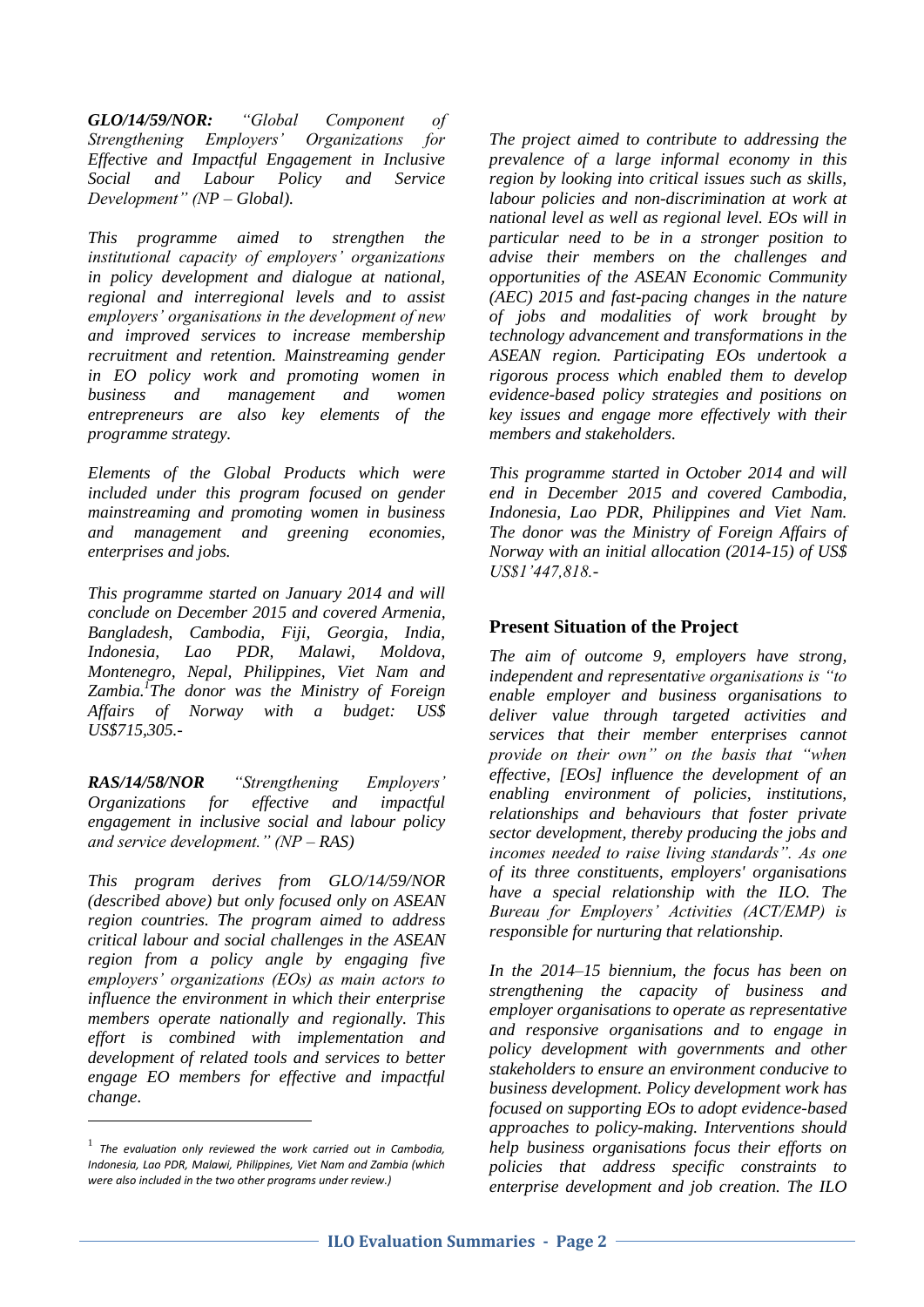*aimed to strengthen the analytical capacity of organisations, such that they could respond effectively to the policy challenges. The ILO provided advisory services and technical support, including facilitating exchanges of experience, knowledge and know-how between organizations to build capacity and expertise.*

#### **Purpose, scope and clients of the evaluation**

*The purpose of the evaluation was to assess country programme outcomes and global products produced or refined under the three programmes described above, noting that they contribute to but do not constitute all activity under outcome 9. Progress and achievements are assessed in terms of relevance, effectiveness, efficiency and sustainability. The terms of reference specified 19 evaluation questions. The scope of the evaluation is the 11 countries in which the three programmes operated during 2014-2015 and the global programmes.* 

*The audience of the evaluation were ACT/EMP headquarters and field specialists, the main employers' organisations in the countries under review, programme managers, main national partners, ILO field office directors, technical support at headquarters, field and HQ technical specialists, responsible evaluation focal points and the development partners.*

#### **Methodology of evaluation**

*The evaluation took a scientific realist approach and used a mix of complementary methods including:*

- *Conceptualisation of the programme theory of change, mechanisms and contexts;*
- *Review and analysis of programme descriptions, progress reports, project evaluations, country assessments, EO business agenda, implementation reports, global product reports etc;*
- *Semi-structured interviews with ILO staff (in Geneva and Bangkok)*
- *Semi-structured interviews with employers' organisations (in Cambodia, Vietnam and Zambia);*

*Survey of the EOs that were not visited.*

*The NP and SP programs had a focus on capacity building.*

*The NP global aimed to strengthen the institutional capacity of employers' organisations in policy development and dialogue.*

*The NP regional project aimed to address critical labour and social changes in the ASEAN region from a policy angle by engaging five EOs as main actors to influence the environment.*

*The SP program was designed to contribute to enhancing the capacity of employers' organisations to engage in policy development.* 

*Much of the evaluation has therefore also focused on whether EOs have enhanced their capacity and whether that has led to them being able to fulfil their role as a representative body more effectively.* 

*Where possible, the evaluation assessed outcomes and impact since that is the best indicator of whether the capacity building has been successful.*

### **Main Findings & Conclusions**

*The work supported by the Governments of Norway and Sweden has been very successful. ACT/EMP has supported EOs to develop strategic plans, to strengthen services and to enhance their capacity, so has delivered on all three ILO's Program and Budget indicators. As a result of their enhanced capacity, they are seen to be generating excellent research (in some cases, better than that of their government) and persuasive policy positions.* 

*Given the contested nature of EO's interactions, however, it is perhaps not surprising that government often base decisions on politics rather than economics.* 

*There is evidence that EOs are beginning to be seen by governments as valuable partners. They are being consulted on issues other than simply social and labour issues. EOs may exist primarily to represent their members' views but they also have a responsibility to promote good practice back to their members, for example in relation to gender equality and greening economies. Indeed, this will contribute to the EOs' credibility when they are advocating reform to government.*